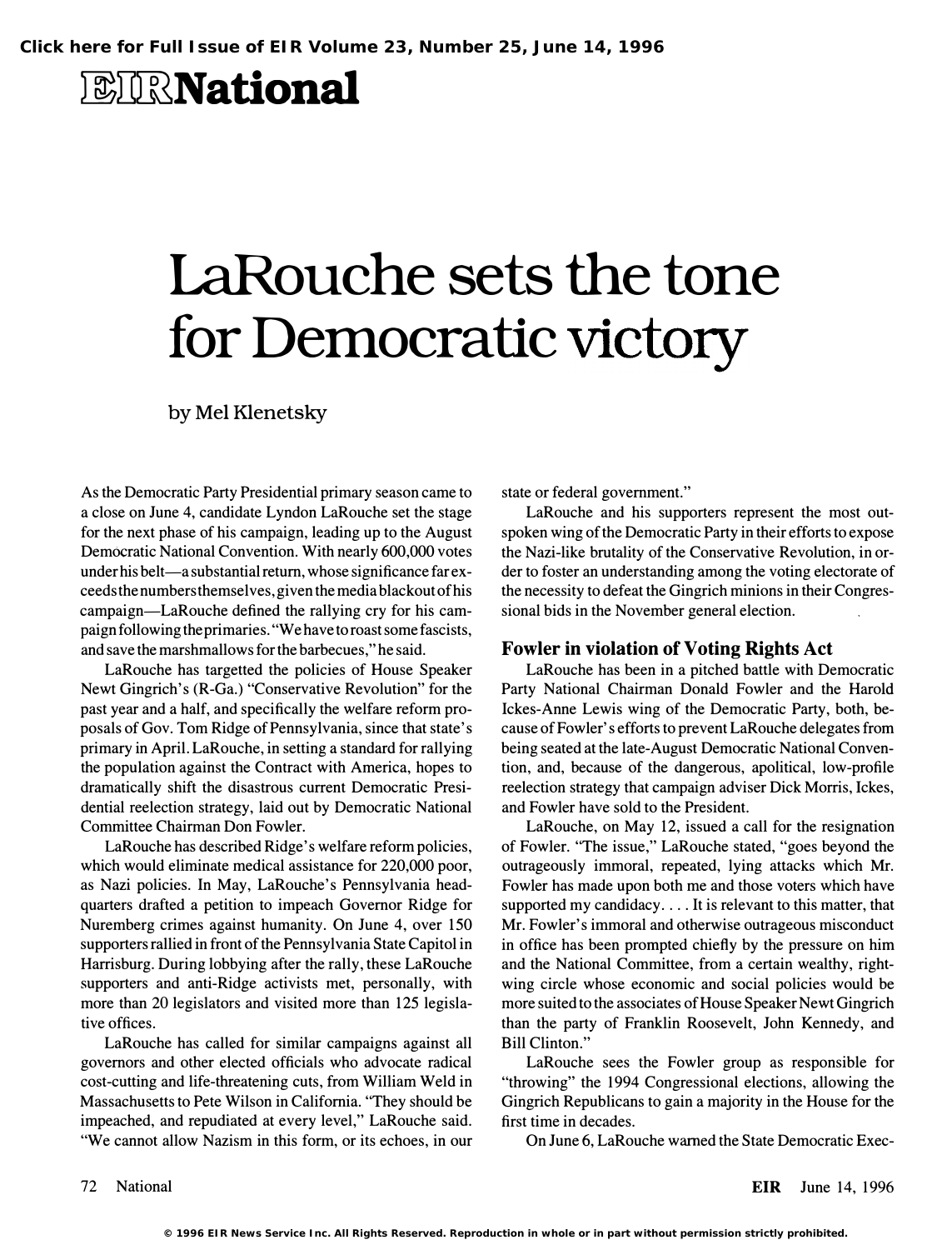utive Committee of Texas, in response to a decree to the committee from Fowler not to seat LaRouche delegates at the state convention on June 7, that such a decision is in direct and flagrant violation of federal law. "The decision by the Temporary Credentials Committee of the Texas Democratic Party, to exclude from the state convention duly elected delegates pledged to Presidential candidate Lyndon LaRouche, " LaRouche said, "if adopted by the State Democratic Executive Committee, would be in flagrant violation of the Voting Rights Act. ... The DNC chairman does not have the lawful authority to deprive voters of their rights."

## Vital issues are ignored

For months, LaRouche has warned that the low-profile Fowler-Morris-Ickes reelection strategy will backfire, especially if the problems of the economy are not addressed. All four of LaRouche's half-hour national television addresses have emphasized the dangerous international financial crisis that the world faces.

In his April 18 broadcast on CBS, LaRouche pointed toward the dangerous hyperbolic growth of speculative financial instruments, such as derivatives, as the source of imminent disintegration in the international markets. "The international monetary and financial system is bankrupt," stated LaRouche, and the only solution is for relevant governments of the world to put the international monetary system into financial receivership and bankruptcy reorganization, to prevent social chaos and ensure stability. "The central issue facing the President of the United States, " said LaRouche, "is to put the Federal Reserve into bankruptcy reorganization."

In his June 2 Fox TV broadcast, LaRouche again called for putting the international monetary system, including the Federal Reserve System, into bankruptcy reorganization for the purposes of saving the U.S. and world economy. This especially includes Russia, which has entered a phase of grave social and political crises because of International Monetary Fund (IMF) shock-therapy policies, LaRouche said.

#### Democrats must retake Congress

LaRouche has repeatedly emphasized that the way to guarantee Clinton's reelection, and ensure that he could act effectively in his second term, would be to go for a clean Democratic sweep of Congress. Fowler's strategy runs counter to such an approach. First, Fowler's continued insensitivity to issues affecting the African-American community, such as timely funding for voter registration drives, have hurt Congressional and Presidential reelection efforts, especially in the South. Second, Ickes, Morris, and Fowler's insistence that there has been real growth in the economy, is as insane now as it was in the 1994 Congressional elections, when the Democrats' failure to address reality resulted in a Gingrich windfall. "This idea of real growth, " LaRouche remarked, "is patently silly. If there were real growth in the economy, we wouldn't be facing a worsening budget crisis on the federal, state, and local levels."

# TABLE 1 LaRouche election results in 1996 Democratic primaries

| <b>State</b>          | <b>Percent of</b><br>vote | Total # of<br>votes for<br>LaRouche | <b>Total votes</b><br>cast in<br><b>Democratic</b><br>primary | Date of<br>primary |
|-----------------------|---------------------------|-------------------------------------|---------------------------------------------------------------|--------------------|
| Alabama               | 4.0%                      | 11,173                              | 280,173                                                       | June 4             |
| <b>Arkansas</b>       | 6.6%                      | 20.669                              | 315,503                                                       | <b>May 21</b>      |
| California            | 7.0%                      | 162,656                             | 2,339,843                                                     | March 26           |
| Colorado              | 11.2%                     | 5.978                               | 53,523                                                        | March 5            |
| District of Columbia  | 1.5%                      | 391                                 | 26,079                                                        | May 7              |
| Delaware              | 9.6%                      | 1.038                               | 10.813                                                        | Feb. 24            |
| <b>Illinois</b>       | 1.8%                      | 14.300                              | 779,907                                                       | March 19           |
| Kentucky              | 7.3%                      | 20.013                              | 272.899                                                       | <b>May 28</b>      |
| Louisiana             | 11.7%                     | 18.150                              | 152,703                                                       | March 12           |
| Maine                 | 2.7%                      | 715                                 | 25,815                                                        | March 5            |
| Maryland              | 4.4%                      | 12.710                              | 288.864                                                       | March 5            |
| Massachusetts         | 3.4%                      | 5.212                               | 126.971                                                       | March 5            |
| Mississippi           | 7.6%                      | 7.007                               | 92.197                                                        | March 12           |
| Nebraska              | 11.2%                     | 10.255                              | 91.627                                                        | May 14             |
| <b>New Hampshire</b>  | 0.5%                      | 363                                 | 80.667                                                        | Feb. 20            |
| <b>New Jersey</b>     | 5.2%                      | 12,794                              | 246.048                                                       | June 4             |
| <b>North Carolina</b> | 7.2%                      | 40.936                              | 572.160                                                       | May 7              |
| North Dakota          | 34.5%                     | 547                                 | 1.586                                                         | Feb. 27            |
| Ohio                  | 8.3%                      | 63,677                              | 771.842                                                       | March 19           |
| Oklahoma              | 12.7%                     | 46.392                              | 366,735                                                       | March 12           |
| Pennsylvania          | 8.2%                      | 58,761                              | 718,372                                                       | April 23           |
| Rhode Island          | 4.8%                      | 392                                 | 7,938                                                         | March 5            |
| Texas                 | 3.1%                      | 28,258                              | 911.548                                                       | March 12           |
| Vermont               | 2.3%                      | 699                                 | 30,929                                                        | March <sub>5</sub> |
| Washington*           | 1.4%                      | 4.611                               | 324,615                                                       | May 7              |
| West Virginia         | 13.8%                     | 41.240                              | 298,218                                                       | May 14             |
| <b>Totals</b>         | 6.4%                      | 588,937                             | 9,187,577                                                     |                    |

'For State of Washington, totals are sum of Democratic plus Nonaffiliated primary ballots cast for Democratic candidates.

Finally, the failure of the Clinton reelection campaign to attack the politically motivated operations of tainted special prosecutor Kenneth Starr's Whitewater investigations, has led to a serious vulnerability. On June 5, Gingrich, according to news reports, in the aftermath of the convictions of Arkansas Gov. Jim Guy Tucker and Whitewater partners James and Susan McDougal, told his staff that Clinton will be facing many new scandals, which will help unseat him. The latest, Gingrich said, is a malicious accusation about Ron Brown, namely, that the report of his death in Croatia was delayed by the White House, so papers in his office could be shredded.

Ted Van Dyk, an adviser to Paul Tsongas's 1992 Presidential campaign, in an op-ed in the Wall Street Journal, suggested "thinking the unthinkable" at the Democratic Convention, namely, dumping Clinton as the party's Presidential standard-bearer if the scandals get out of hand. In an interview with "EIR Talks" on June 6, LaRouche indicated that there has been a proposal circulating to make Al Gore the Presidential candidate and Clinton the vice presidential candidate. LaRouche characterized this proposal as absurd, and a sure way of losing the election for the Democrats.